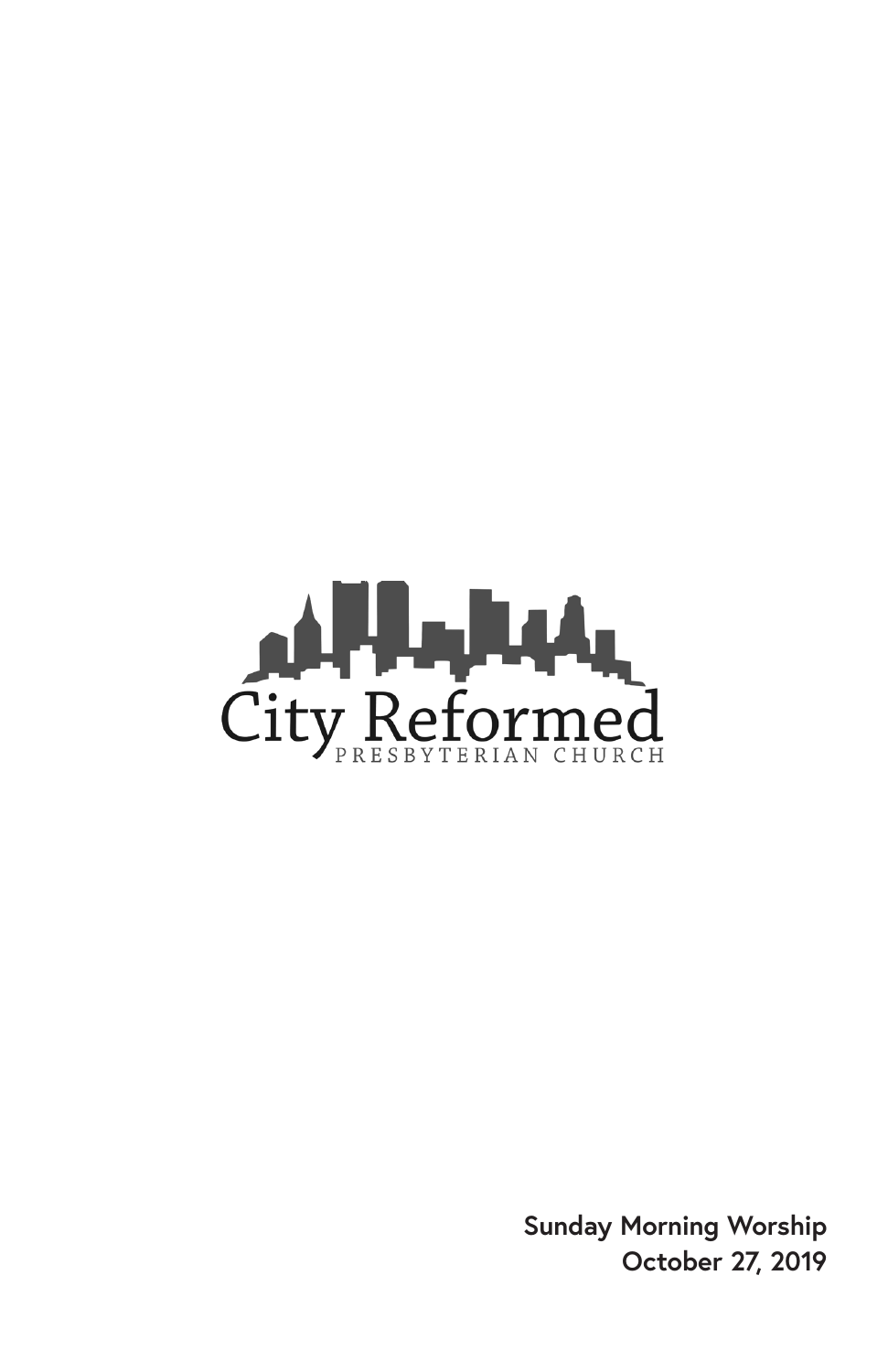# **Welcome to City Reformed Presbyterian Church**

We are glad to have you join us for worship today. Please stop by the Welcome Table in the foyer - we would love to meet you! If you would like more information, please fill out one of the info cards on the table, refer to our print newsletter, *City This Month,* or visit our website: **cityreformed.org**.

# **Reflections**

The biblical God is no less passionate for justice than the most committed revolutionaries. God is certainly not recommended to those rightly concerned for social justice if God is spelled only l-o-v-e. For the love of the biblical God is *holy* love. It is fire, and it is the warning of the final judgment of fire.

- Frederick Dale Bruner, "Commentary on Matthew"

*Please speak to an usher or greeter if you have any questions about the nursery and children's programs.*

- *• There is a nursery for children infant 3 during the service.*
- *• Cry Room space is available during the service off the foyer and Board Room.*
- *• Children's bulletins are available at the side table for those staying in service.*
- *• During the sermon, children 4 7 are invited to continue their worship at Children's Church.*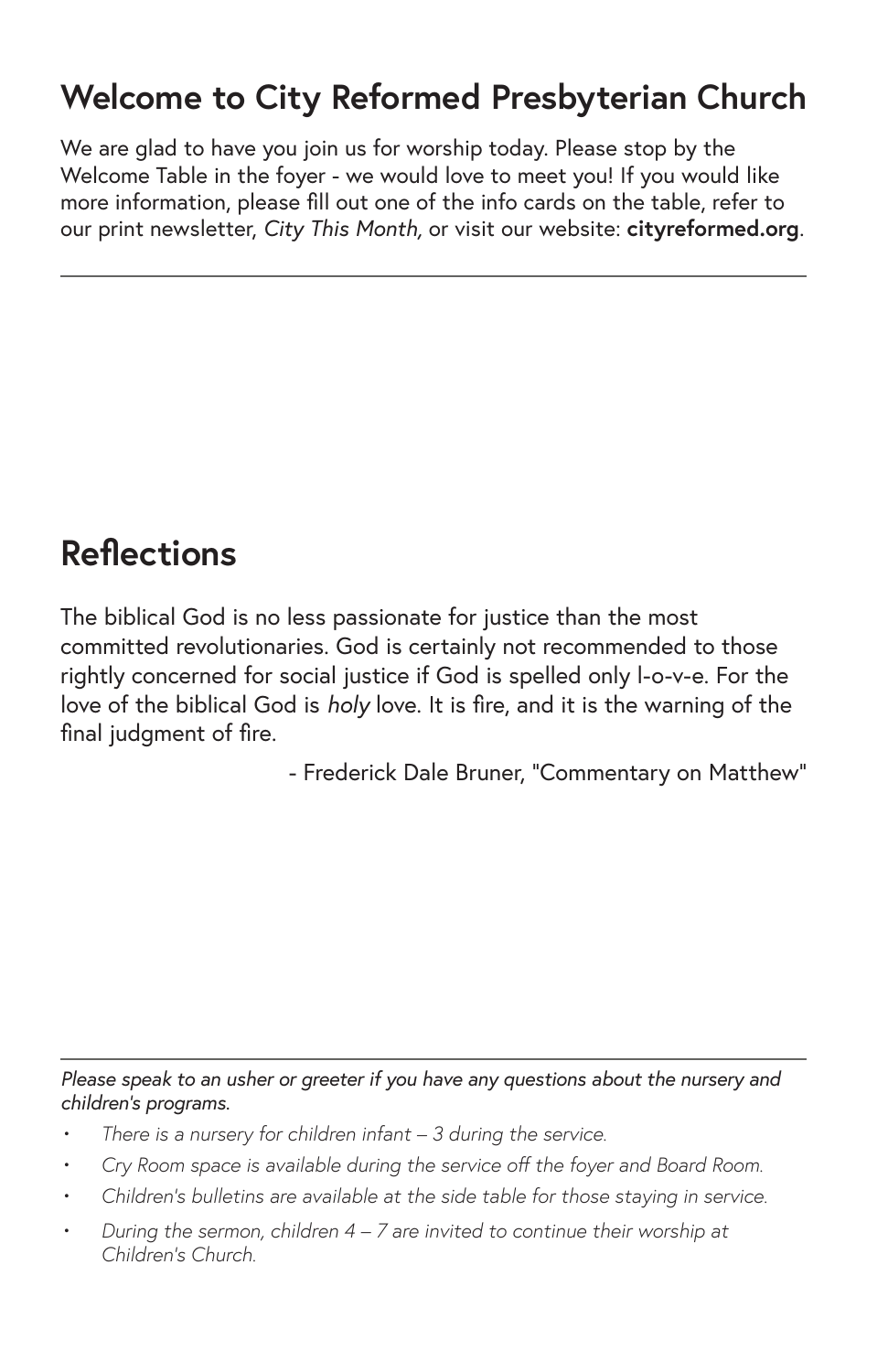# **Worship Service**

**City Reformed Presbyterian Church** Sunday Morning Worship – October 27, 2019 Presider: Reverend Joseph Bianco

### **Call to Worship: Isaiah 40:3-11**

*Please stand for the Call to Worship if you are able.*

- Leader A voice cries: "In the wilderness prepare the way of the LORD; make straight in the desert a highway for our God.
- **People Every valley shall be lifted up, and every mountain and hill be made low; the uneven ground shall become level, and the rough places a plain.**
- Leader And the glory of the LORD shall be revealed, and all flesh shall see it together, for the mouth of the LORD has spoken."
- **People A voice says, "Cry!" And I said, "What shall I cry?" All flesh is grass, and all its beauty is like the flower of the field.**
- Leader The grass withers, the flower fades when the breath of the Lord blows on it; surely the people are grass.
- **People The grass withers, the flower fades, but the word of our God will stand forever.**
- Leader Go on up to a high mountain, O Zion, herald of good news; lift up your voice with strength, O Jerusalem, herald of good news; lift it up, fear not; say to the cities of Judah, "Behold your God!"
- **People** Behold, the Lord God comes with might, and his arm **rules for him; behold, his reward is with him, and his recompense before him.**
- Leader He will tend his flock like a shepherd; he will gather the lambs in his arms;
- **People He will carry them in his bosom, and gently lead those that are with young.**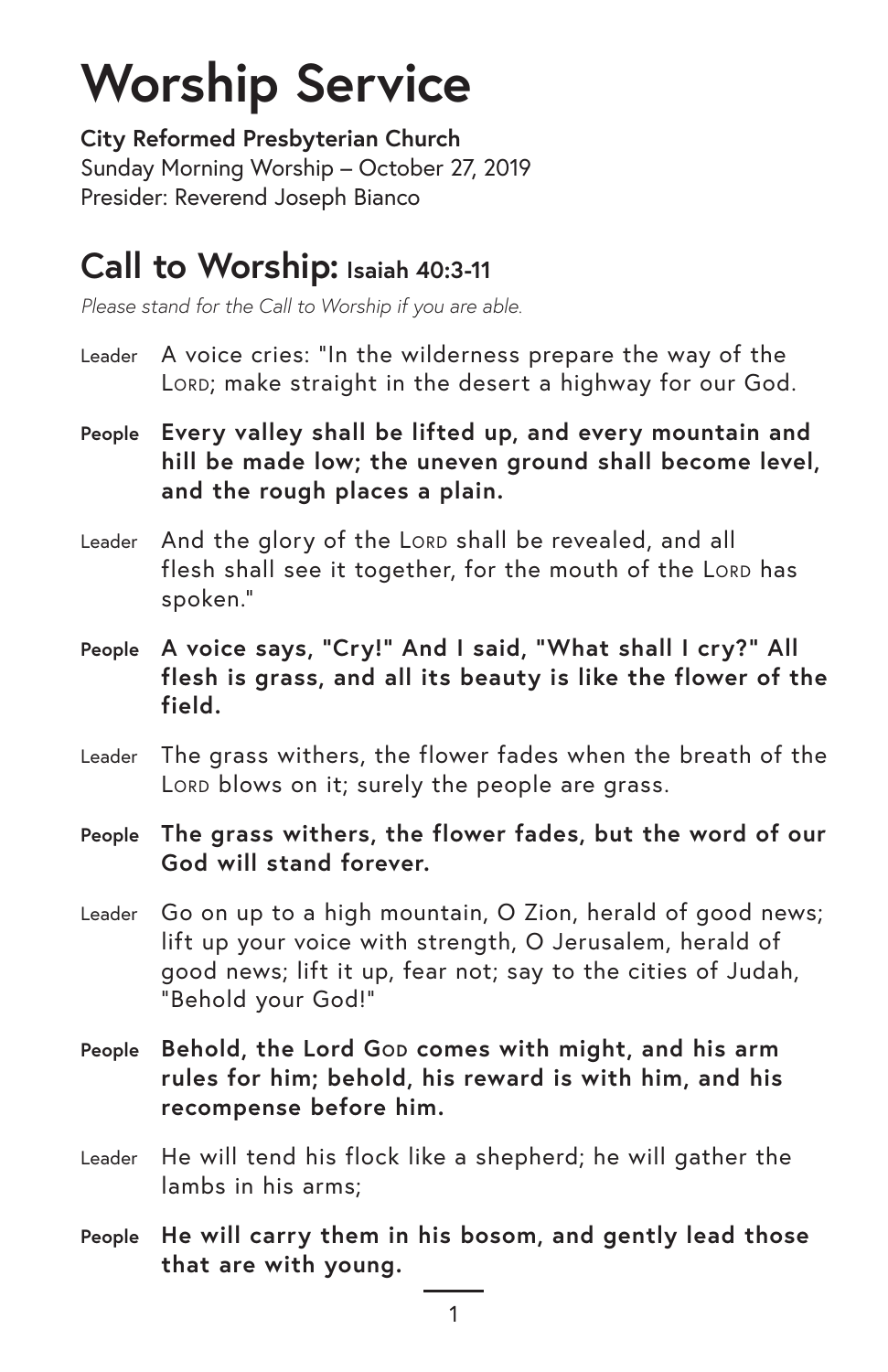# **Prayer of Invocation**

#### **Lion and the Lamb**

*(Words & Music: Brenton Brown, Brian Johnson, & Leeland Mooring 2015)*

He's coming on the clouds Kings and kingdoms will bow down And every chain will break As broken hearts declare His praise For who can stop the Lord almighty

*Our God is the Lion The Lion of Judah He's roaring with power And fighting our battles And every knee will bow before Him*

*Our God is the Lamb The Lamb that was slain For the sin of the world His blood breaks the chains And every knee will bow before the Lion and the Lamb And every knee will bow before Him*

So open up the gates Make way before the King of kings Our God who comes to save Is here to set the captives free For who can stop the Lord almighty

Who can stop the Lord almighty Who can stop the Lord almighty *(Repeat)*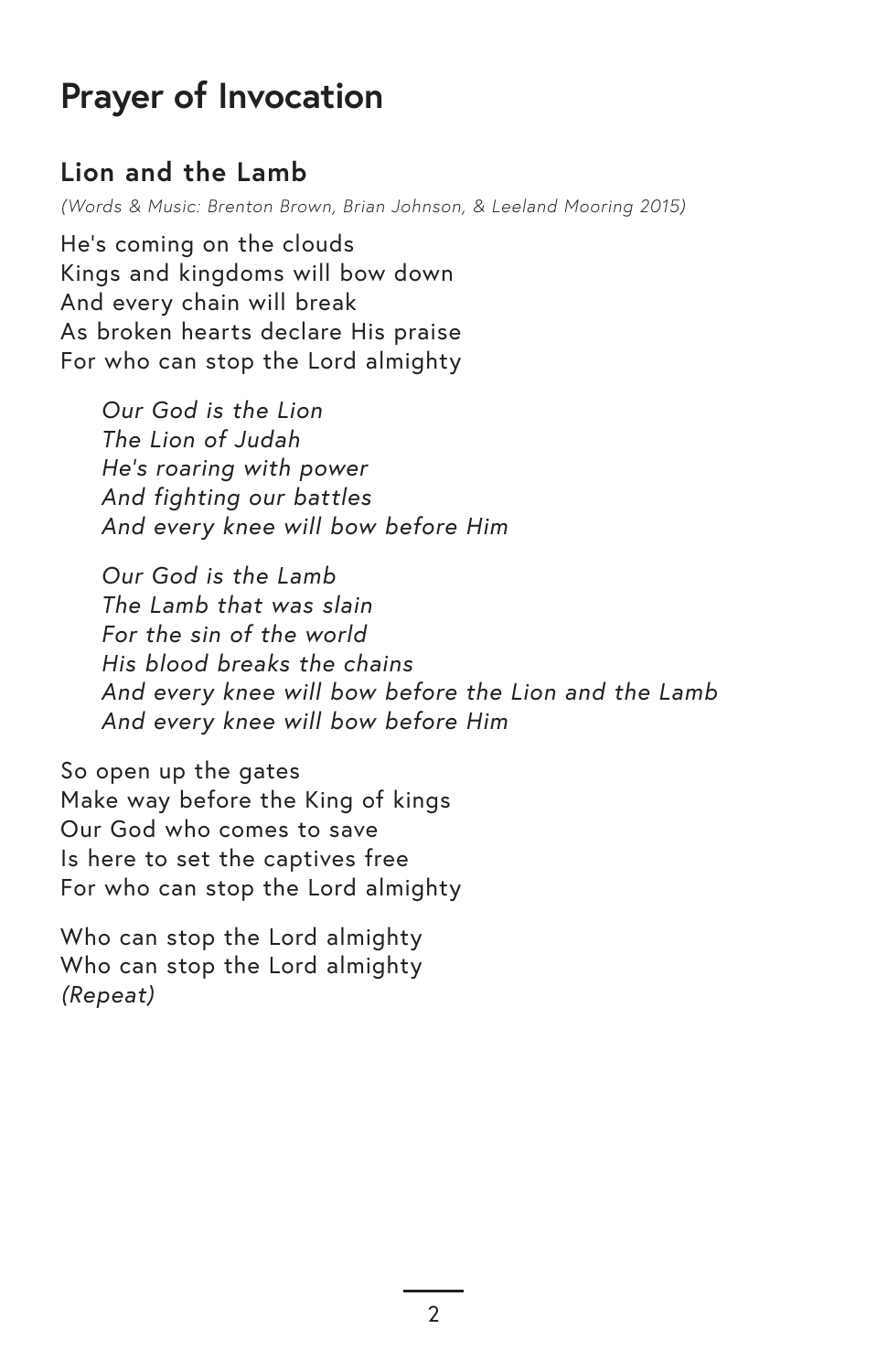#### **Psalm 103 | Praise My Soul the King of Heaven**

*(Words: Henry Francis Lyte 1834; Music: Christopher Miner 1998)*

Praise, my soul, the King of heaven; To His feet thy tribute bring. Ransomed, healed, restored, forgiven, Who like me His praise should sing? Praise Him, praise Him, Praise Him, praise Him, Praise the everlasting King.

Praise Him for His grace and favor To our fathers in distress. Praise Him still the same forever, Slow to chide, and swift to bless. Praise Him, praise Him, Praise Him, praise Him, Glorious in His faithfulness.

Frail as summer's flower we flourish Blows the wind and it is gone But while mortals rise and perish God endures unchanging on Praise Him, praise Him, Praise Him, praise Him, Praise the high eternal One

Fatherlike He tends and spares us; Well our feeble frame He Knows. In His hands He gently bears us, Rescues us from all our foes. Praise Him, praise Him, Praise Him, praise Him, Widely as His mercy goes.

Angels help us to adore Him; Ye behold Him face to face; Sun and moon, bow down before Him, Dwellers all in time and space. Praise Him, praise Him, Praise Him, praise Him, Praise with us the God of grace.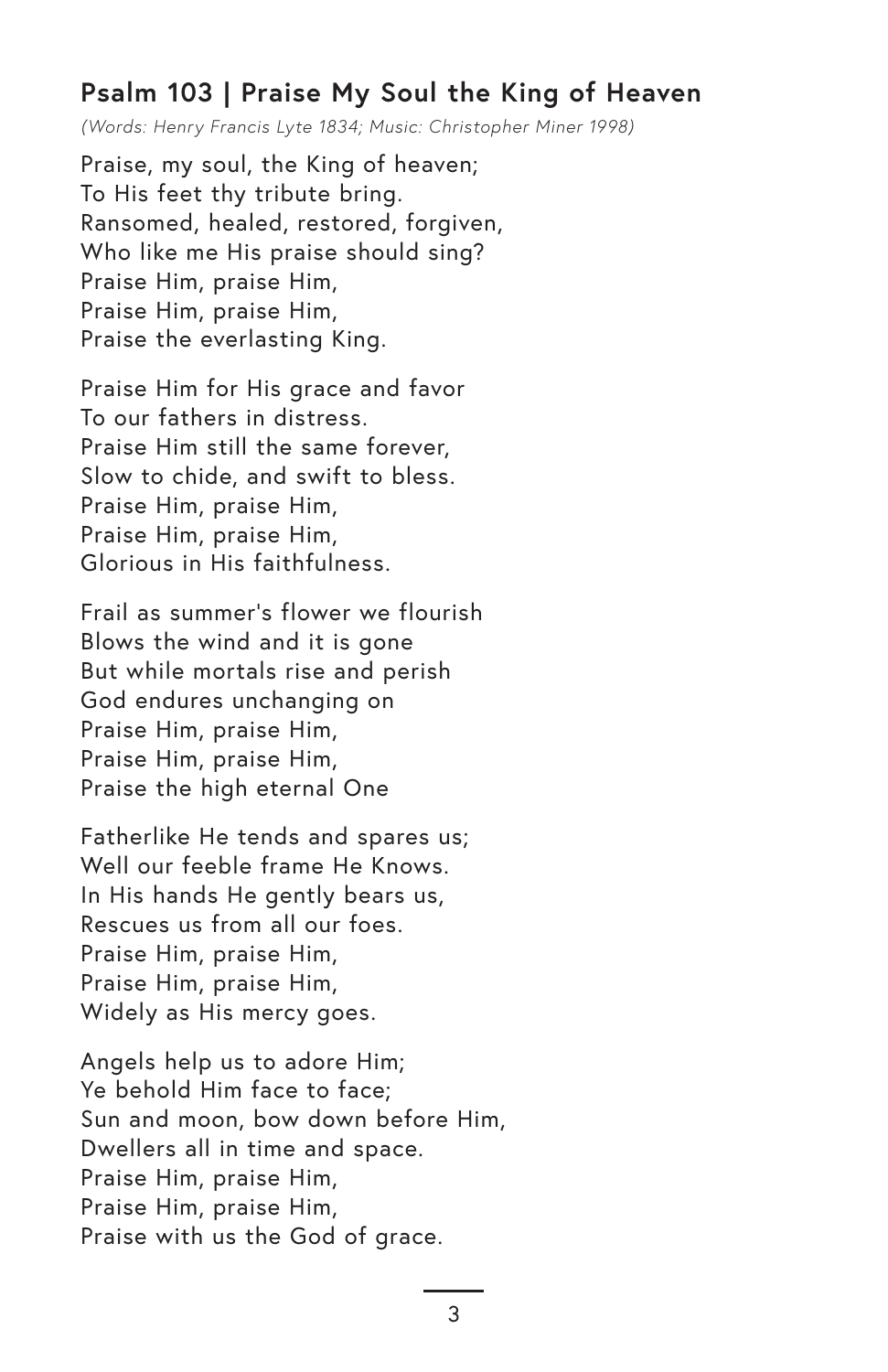### **Scripture Reading: Ezekiel 34:11-16**

#### **Poor Sinner Dejected with Fear**

*(Words: William Gadsby; Music: Katy Bowser & Matthew Perryman Jones 2001)*

Poor sinner, dejected with fear, Unbosom thy mind to the Lamb; No wrath on His brow He does wear, Nor will He poor mourners condemn; His arm of omnipotent grace Is able and willing to save; A sweet and a permanent peace He'll freely and faithfully give.

Come just as thou art, with thy woe, Fall down at the feet of the Lamb; He will not, He cannot say, "Go", But surely will take out thy stain A fountain is opened for sin, And thousands its virtues have proved He'll take thee, and plunge thee therein, And wash thee from filth in His blood.

The soul that on Jesus relies, He'll never, no never deceive; He freely and faithfully gives More blessings than we can conceive; Yea, down to old age He will keep, Nor will He forsake us at last; He knows and is known by His sheep; They're His, and He will hold them fast.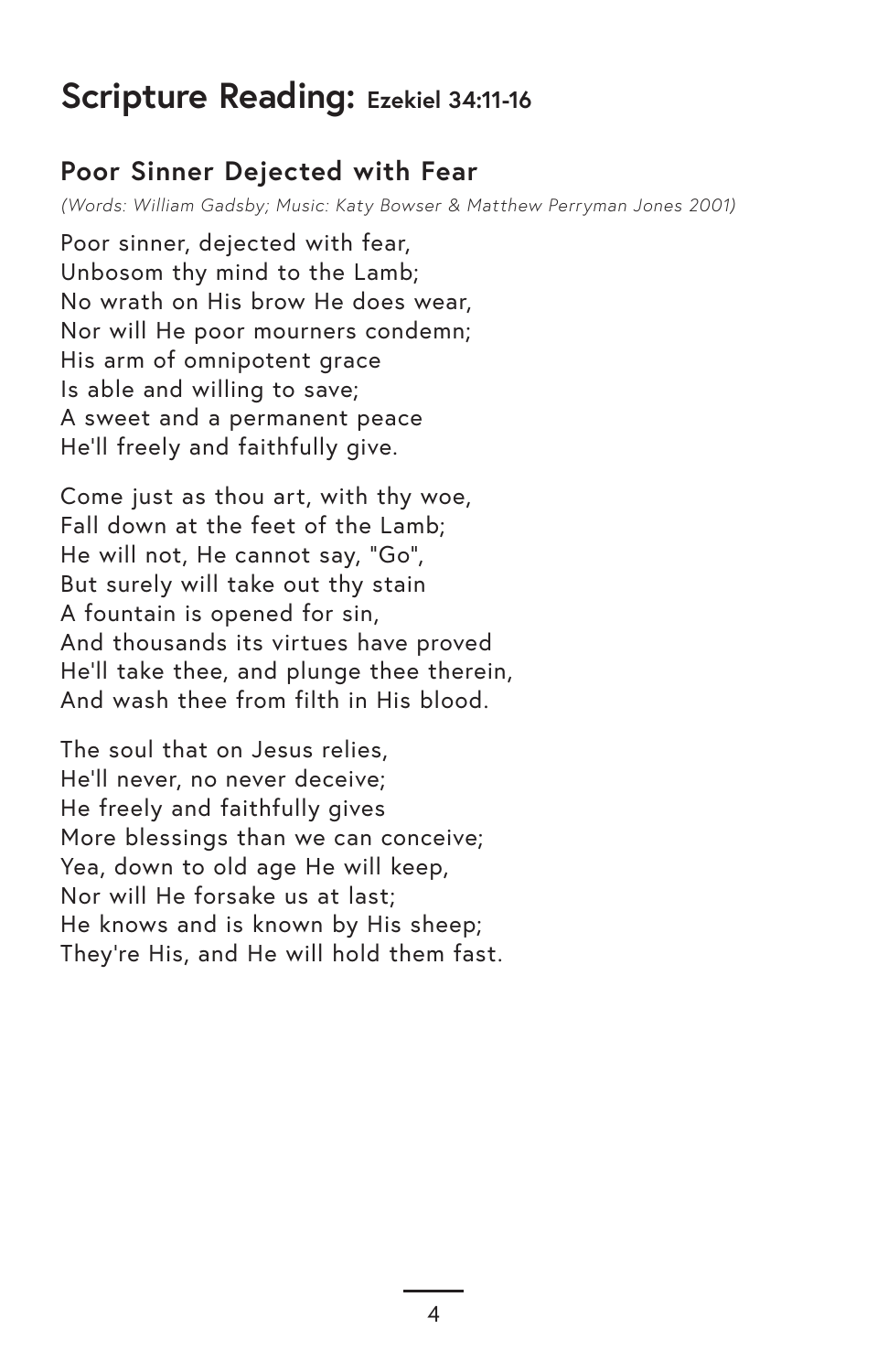# **Call to Confession: Isaiah 45:22**

"Turn to me and be saved, all the ends of the earth! For I am God, and there is no other."

# **Prayer of Confession**

**Most merciful God, we confess that we have sinned against you in thought, word, and deed, by what we have done, and by what we have left undone. We have not loved you with our whole heart; we have not loved our neighbors as ourselves. We are truly sorry and we humbly repent. For the sake of your Son Jesus Christ, have mercy on us and forgive us; that we may delight in your will, and walk in your ways, to the glory of your Name. Amen.** 

# **Silent Confession**

### **Assurance of Pardon: Romans 4:24-5:1**

… Jesus our Lord… was delivered up for our trespasses and raised for our justification. Therefore, since we have been justified by faith, we have peace with God through our Lord Jesus Christ.

### **Baptism: Gabriel John Isaac, son of Cyril & Melanie Isaac**

### **Question to the Congregation:**

Do you as a congregation undertake the responsibility of assisting the parents in the Christian nurture of this child?

# **Corporate Prayer**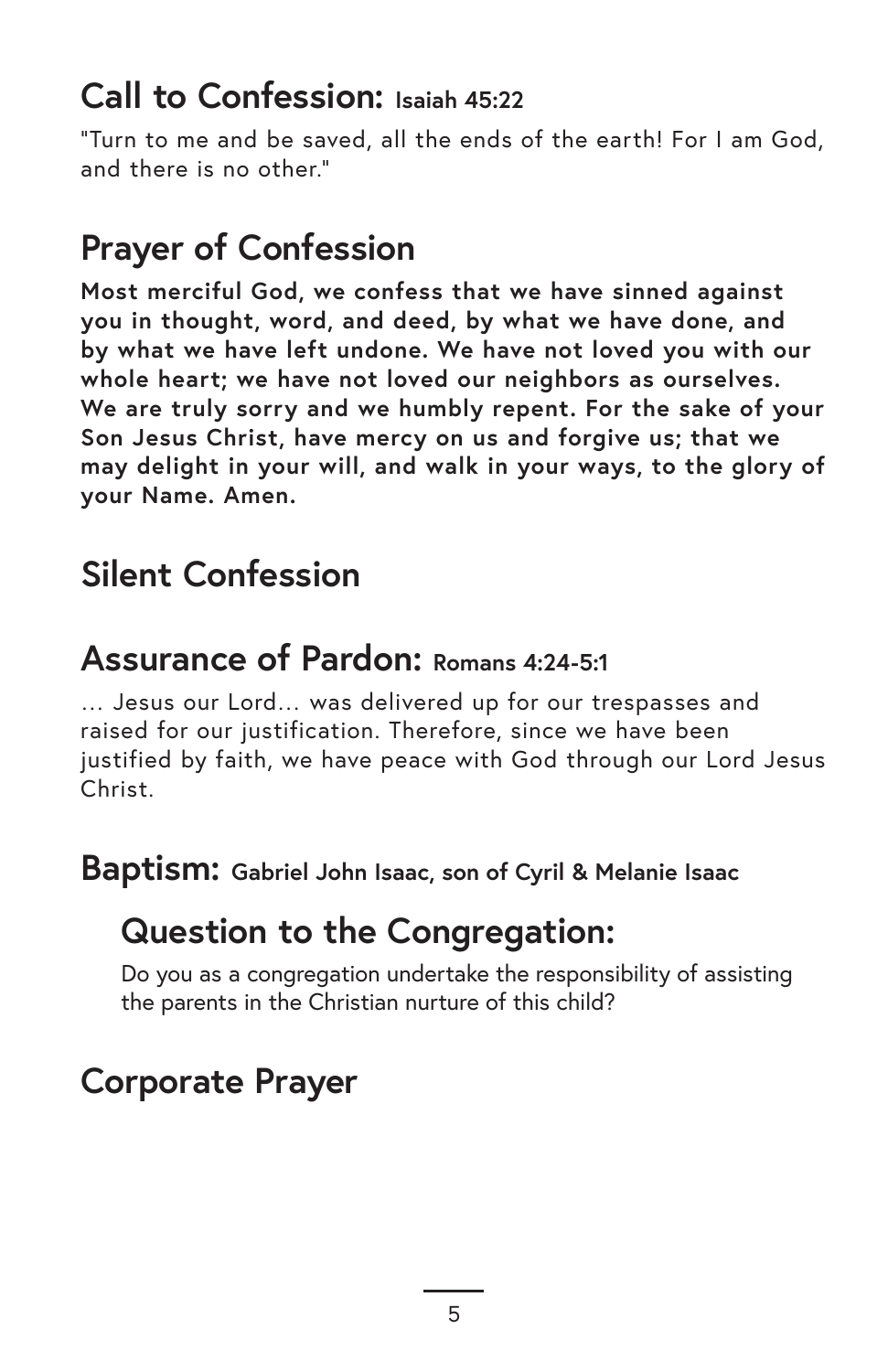# **Song of Renewal**

*As offering bags are passed, we ask that members and regular attendees consider contributing as an act of worship. Those who are not a regular part of our church are not expected to participate.*

#### **Stronger**

*(Words & Music: Ben Fielding & Reuben Morgan 2007)*

There is Love that came for us Humbled to a sinner's cross You broke my shame and sinfulness You rose again victorious

Faithfulness none can deny Through the storm and through the fire There is truth that sets me free Jesus Christ who lives in me

*You are stronger You are stronger Sin is broken You have saved me It is written Christ is risen Jesus You are Lord of all*

No beginning and no end You're my hope and my defense You came to seek and save the lost You paid it all upon the cross

#### **Hosanna**

*(Words & Music: Ben Fielding & Reuben Morgan 2007)*

Hosanna, in the highest Let our King be lifted up Hosanna

# **Pastoral Prayer**

*At this time, children ages 4-7 are invited to continue their worship at Children's Church. The leaders will bring the children to Children's Church and then back to the worship service after the sermon.*

6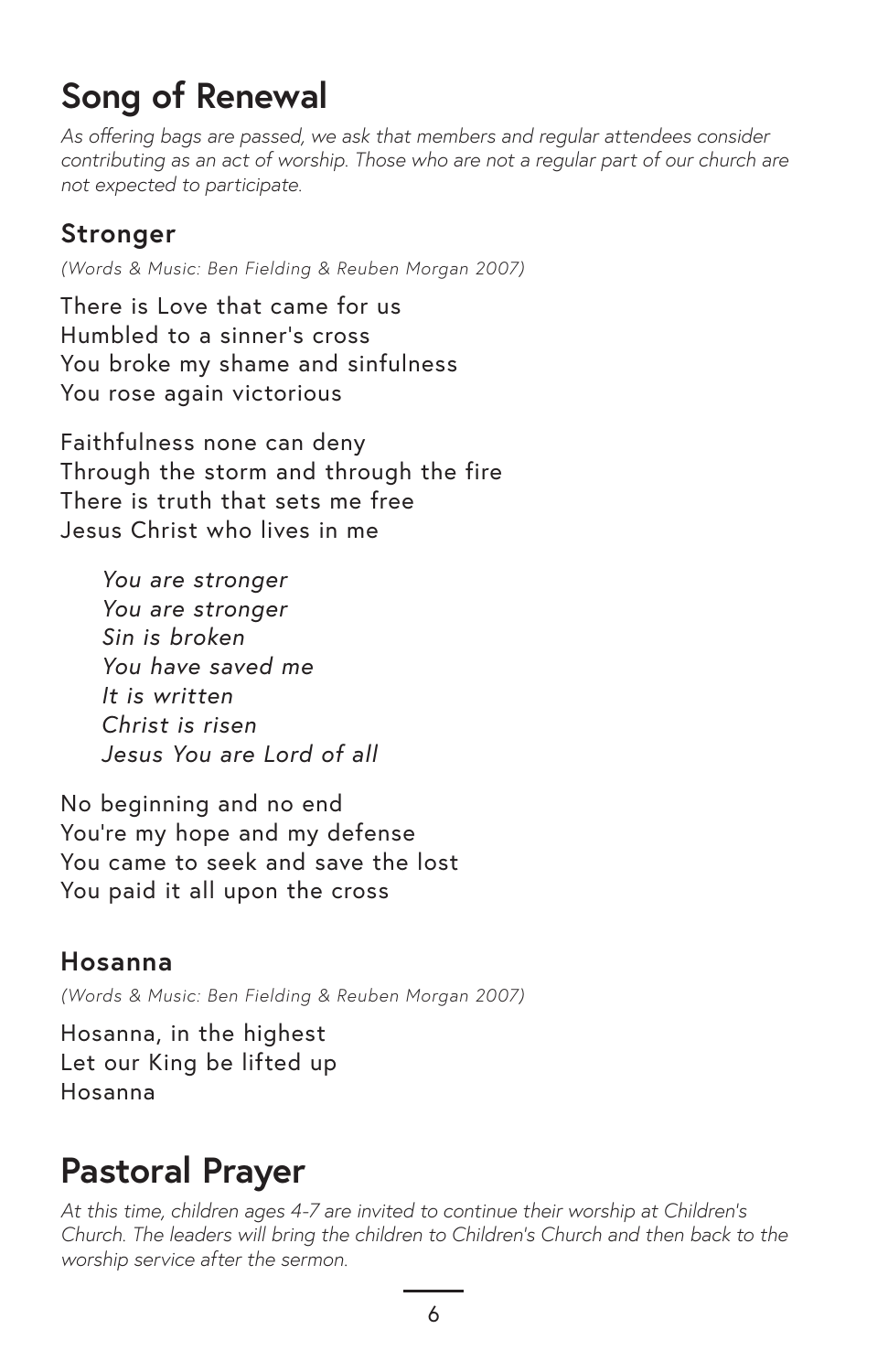# **Sermon: Matthew 3:1-12**

**The Gospel of Matthew Part 1: The Promised King "John Prepares the Way"** - Reverend Matthew Koerber

In those days John the Baptist came preaching in the<br>wilderness of Judea, <sup>2</sup>"Repent, for the kingdom of heaven  $\mathbf T$  n those days John the Baptist came preaching in the is at hand." 3 For this is he who was spoken of by the prophet Isaiah when he said, "The voice of one crying in the wilderness: 'Prepare the way of the Lord; make his paths straight.'"

4 Now John wore a garment of camel's hair and a leather belt around his waist, and his food was locusts and wild honey. 5 Then Jerusalem and all Judea and all the region about the Jordan were going out to him, <sup>6</sup>and they were baptized by him in the river Jordan, confessing their sins. 7 But when he saw many of the Pharisees and Sadducees coming to his baptism, he said to them, "You brood of vipers! Who warned you to flee from the wrath to come? <sup>8</sup>Bear fruit in keeping with repentance. 9 And do not presume to say to yourselves, 'We have Abraham as our father,' for I tell you, God is able from these stones to raise up children for Abraham. 10Even now the axe is laid to the root of the trees. Every tree therefore that does not bear good fruit is cut down and thrown into the fire. 11"I baptize you with water for repentance, but he who is coming after me is mightier than I, whose sandals I am not worthy to carry. He will baptize you with the Holy Spirit and fire. 12His winnowing fork is in his hand, and he will clear his threshing floor and gather his wheat into the barn, but the chaff he will burn with unquenchable fire."

Leader This is the Word of the Lord.

**People Thanks be to God.**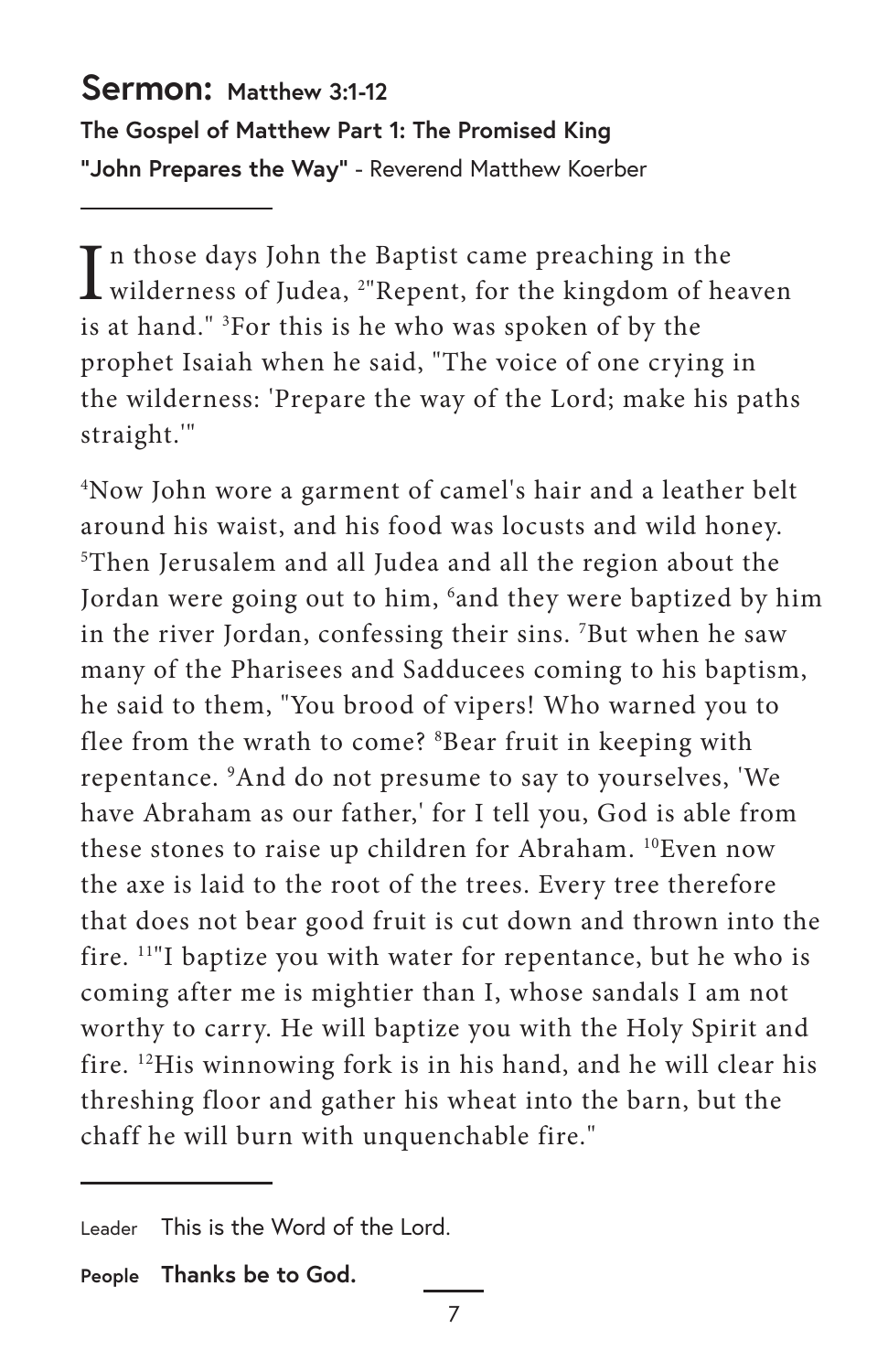# **Additional Scripture**

1 Thessalonians 1:9 / For they themselves report about us what kind of a reception we had with you, and how you turned to God from idols to serve a living and true God...

### **Creedal Response: Westminster Shorter Catechism**

- Q 87. What is repentance that leads to life?
- **A. Repentance that leads to life is a saving grace by which a sinner, out of a true sense of his sin and awareness of the mercy of God in Christ, turns from it to God with grief and hatred of his sin, purposing and working constantly for a new obedience**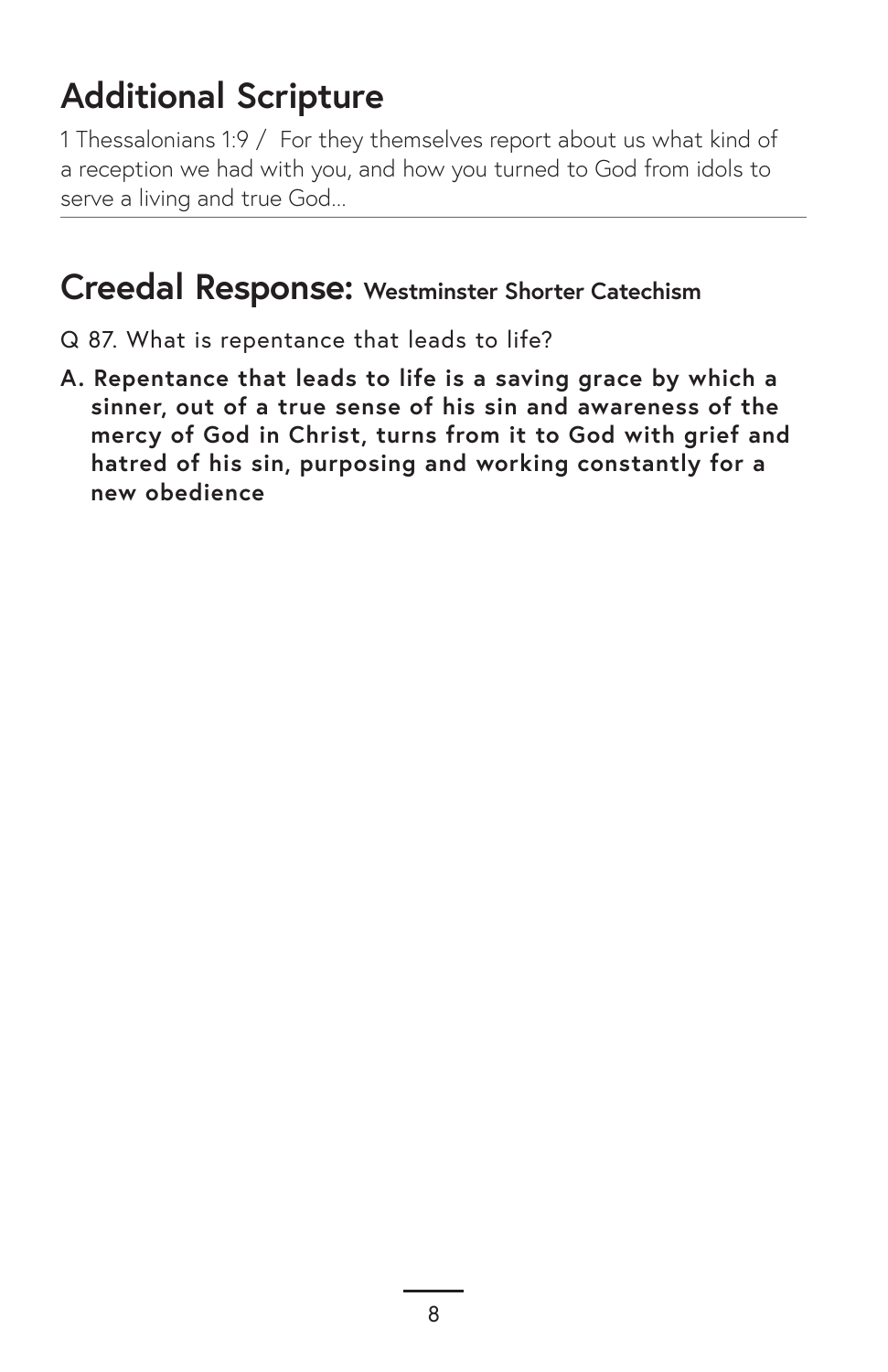# **Songs of Thanksgiving**

*Please stand for the final songs if you are able.*

### **Take My Life and Let It Be**

*(Words: Frances R. Havergal 1874; Music: Henri A. Cesar Malan 1823)*

Take my life and let it be Consecrated, Lord, to thee. Take my moments and my days; Let them flow in ceaseless praise. *(2x)*

Take my hands and let them move At the impulse of thy love. Take my feet and let them be Swift and beautiful for thee. *(2x)*

Take my voice and let me sing Always, only, for my King. Take my lips and let them be Filled with messages from thee. *(2x)*

Take my silver and my gold; Not a mite would I withhold. Take my intellect and use Ev'ry pow'r as thou shalt choose. *(2x)*

Take my will and make it thine; It shall be no longer mine. Take my heart it is thine own; It shall be thy royal throne. *(2x)*

Take my love; my Lord, I pour At thy feet its treasure store. Take myself, and I will be Ever, only, all for thee. *(2x)*